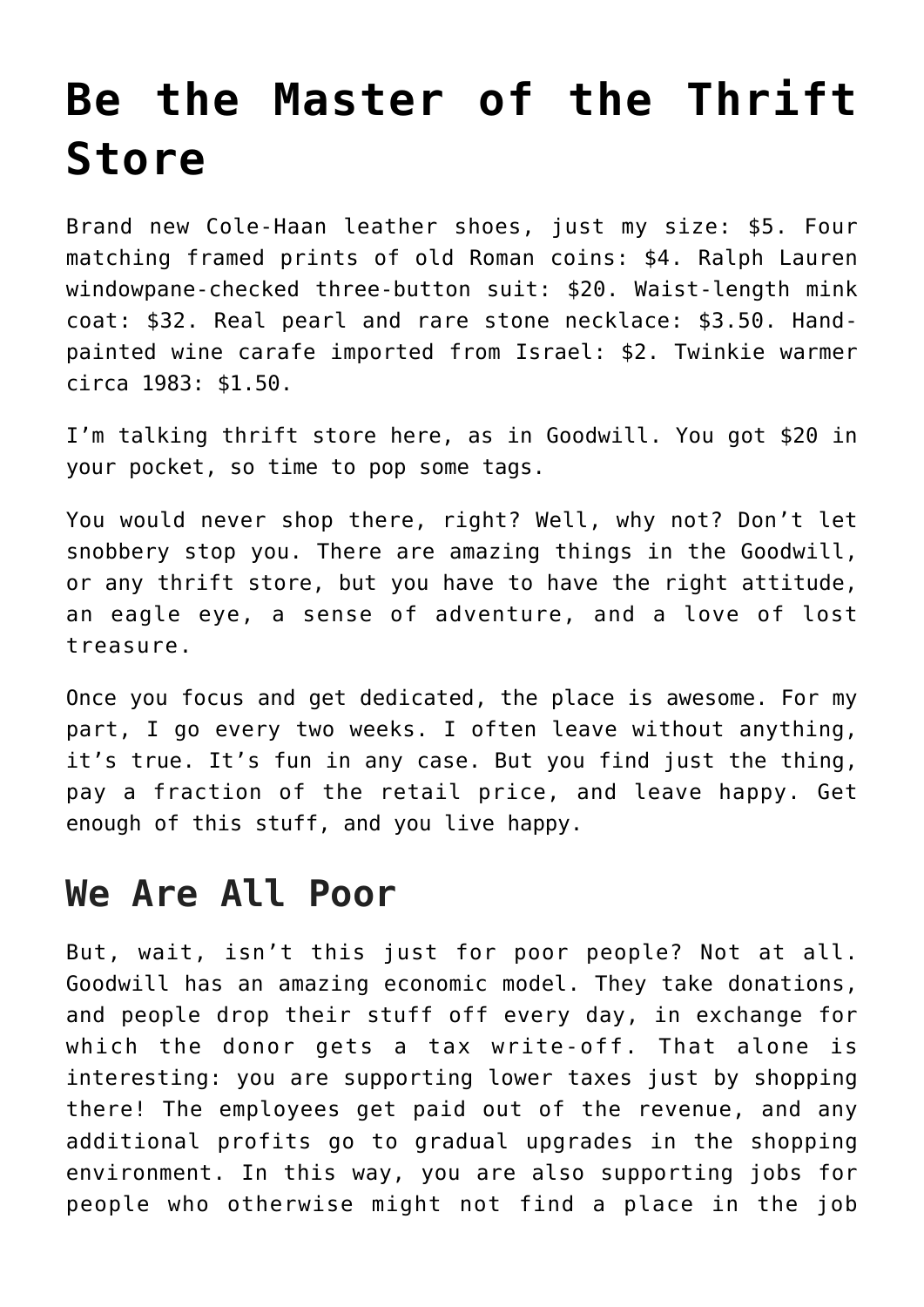marketplace. So you can feel good about that too.

Mostly, you stand a good chance of getting great stuff cheap. It's true that 95% of the items in the thrift store are stuff you don't want. You would call it junk. Fine. But let's be realistic. The same is true of high-end stores. Most of that stuff you don't want, and what you do want is way too expensive. You often roam the aisles for hours and come away empty-handed. At least at the thrift store, you can pretty much afford everything, so it all comes down to finding something that works for you.

If you shop there enough, and develop a mastery of the place, you are left wondering how malls survive at all. But here's why. You know that feeling when you walk into Bloomingdale's? There's a sense of awe at the appearance of vast wealth: the astonishing appeal of luxury items that you would love to have if only you had the money. It may or may not be true, but this is the impression you are given.

Well, the Thrift Store is none of that. At first glance, it looks like a pile of rubbish. If that is the only takeaway you have, you lose. The joy of thrift store shopping comes from the hunt itself, the sense that you are outsmarting everyone who allows snobbery to get in the way of saving money. Your reward is to be the smartest dude around.

## **Navigating the Thrift Store**

Let's cover some basics. There are five main sections I care about: clothing (including shirts, sweaters, sport coats, and suits), shoes, household items, wall hangings, and jewelry. You should cover each section with each visit.

Look for name brand items. For example, in shoes, go with Cole-Haan, Johnson & Murphy, Footjoy, and other known items. If it looks weird, it probably is weird. There's a slim chance that it will fit you but it is always worth a try if you find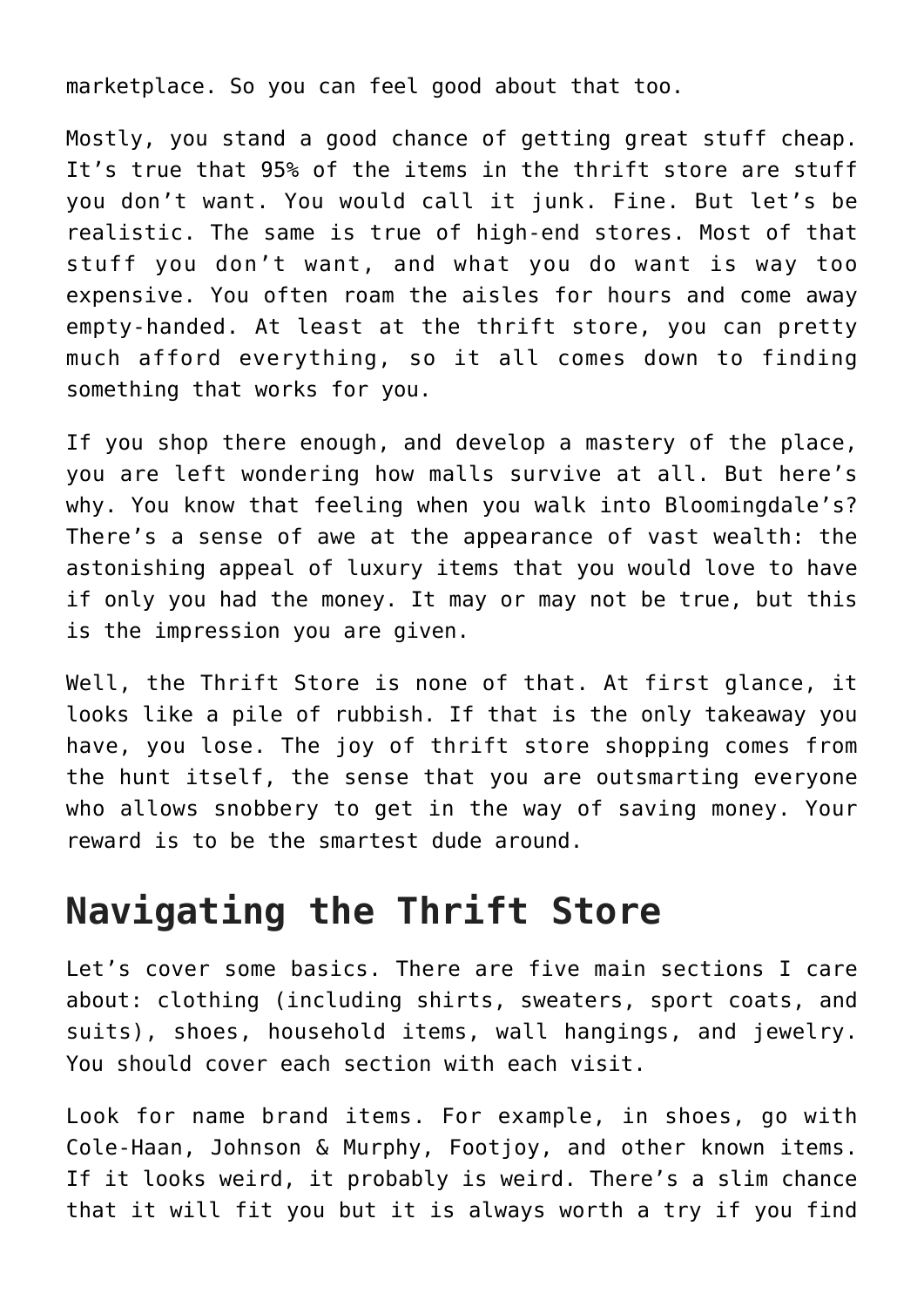the right shoe. When it works, it's a delight. You have just saved 95% on something you want!

It's the same with suits. You can always google the brand on your smartphone. The trick with suits is finding the right size. With experience, you can tell on sight. Once you have the right jacket, now you have the daunting problem of finding the right pants, since the stores usually keep these separate. Check the pattern, color, and weave carefully and plant if firmly in your mind. Start looking through pants with an eye toward this one thing. Half the time you won't find it. But when you do, bingo, you win!

Shirts are the easiest win in the thrift store because the sizes are all marked. You can make out like gangbusters here. Instead of \$50 to \$100, you will pay \$2. Sweet!

Household items are so much fun to shop for. You can get great vases, wine and martini glasses, knives, bottles, plates, and so on. But what about getting things that match? Don't all the things in your kitchen need to line up in terms of style and color? I have one thing to say about this: boring. It's actually much more interesting to have a big variety of glasses, plates, and even flatware. I've seen the fanciest of restaurants do this; why not your home? Once you get used to it, life is much more interesting.

Always check the wall hangings. There is probably a blank space somewhere in your house. And there's nothing wrong with throwing out what you have and replacing it with something better. In fact, this is a great way to keep your household interior fresh. It's strange how people keep the same paintings up for their whole lives, even several generations. Forget it! We change our clothes, paint our walls, and buy new homes. Why not switch out wall hangings too? The thrift store makes it super easy.

Thrift stores have lots of costume jewelry, most it of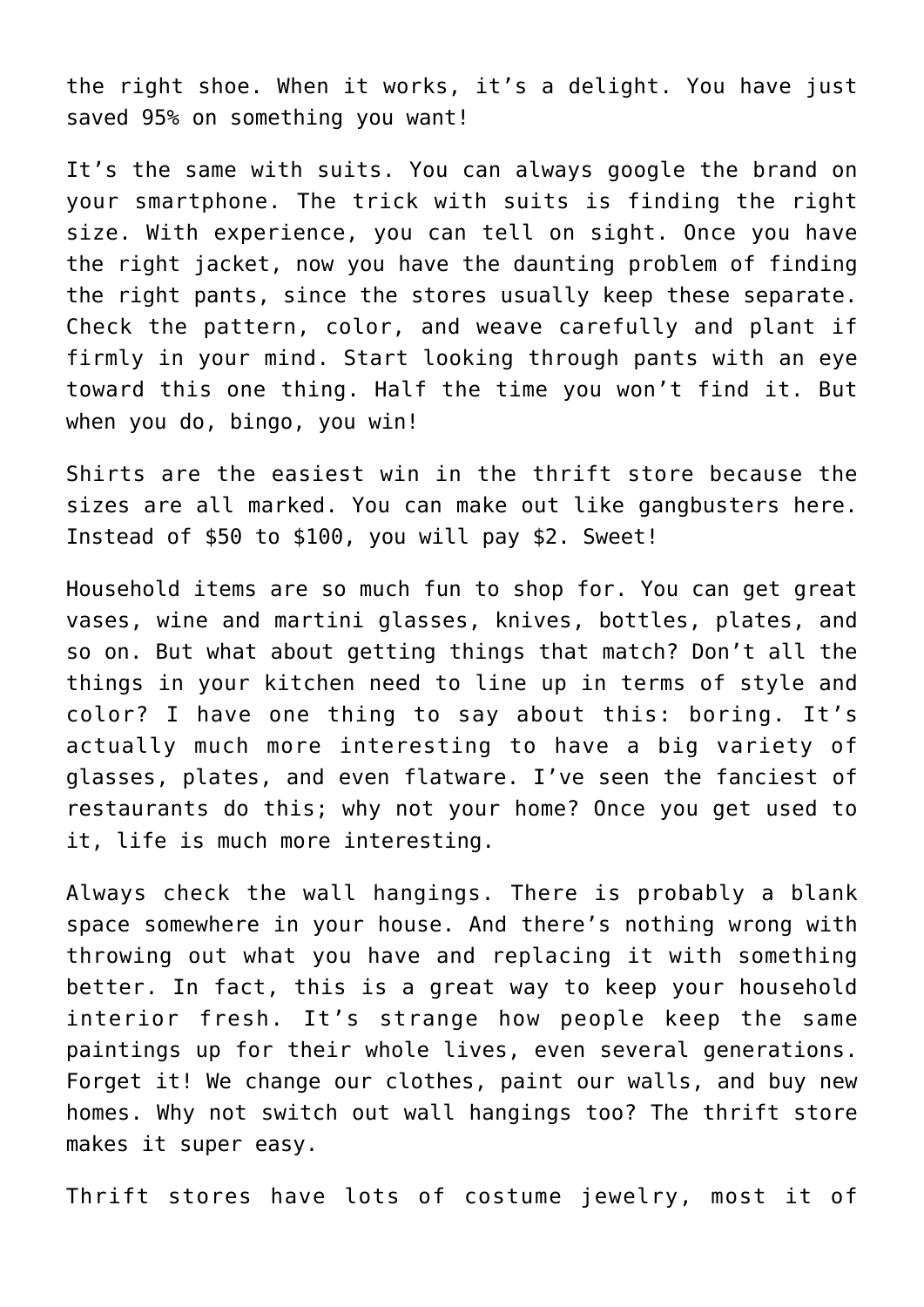horribly tacky. But every once in awhile – and you have to look closely for the "diamond in the rough" – you will find just the thing. Test the pearls with your teeth to make sure they are scratchy. Gold is usually marked with its fineness. Diamonds usually stand out.

And let's not forget sports equipment. You might snag a \$200 tennis racket for \$2 (like I did!).

The main thing is to treat the whole experience as a game, a kind of treasure hunt, as with the Parable in the Bible in which the guy sees a treasure in the field and buys the whole property from the unknowing owner just to get it. Jesus said that this was an awesome thing to do.

One more thing. Even if you never buy anything in these stores, there is something like archeological joy in just looking. This is the stuff that capitalism creates that people are willing to give away! That alone is a wonderful thing. Our refuse is more wonderful than anything Louis XIV would have had in his private quarters.

After all, just imagine how dazzled he would have been with a Twinkie warmer. Now we look at it and think: that's perfectly ridiculous. Or is it? Wouldn't you actually like a warm Twinkie right now?

And about that mink coat, similar to Macklemore's, I found it in the Halloween dress-up section.

*This article was originally published on FEE.org. Read the [original article.](https://fee.org/articles/be-the-master-of-the-thrift-store/)*

—

*Dear Readers,*

*Big Tech is suppressing our reach, refusing to let us advertise and squelching our ability to serve up a steady*